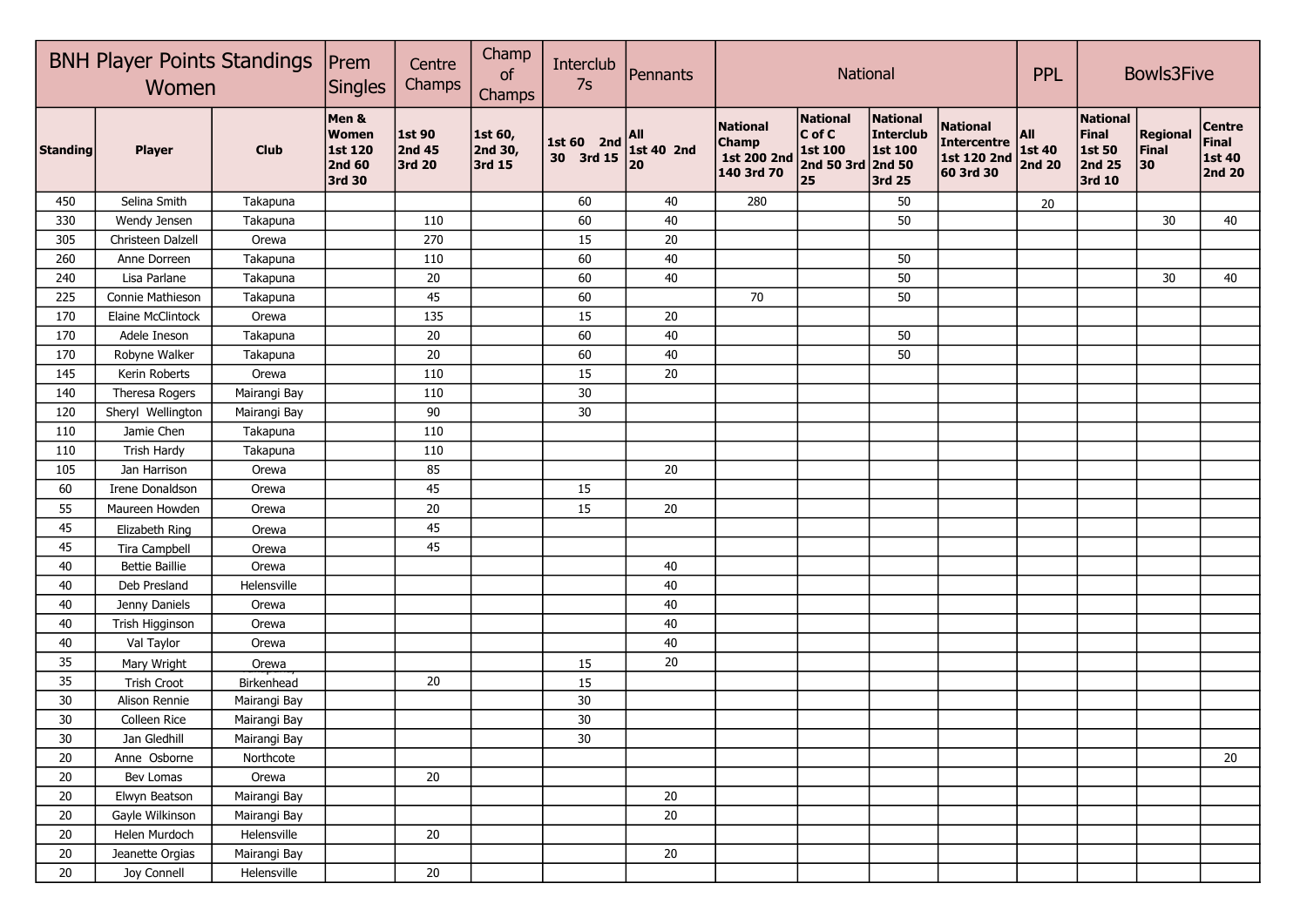| <b>BNH Player Points Standings</b><br>Women |                 |              | Prem<br><b>Singles</b>                                             | Centre<br>Champs                  | Champ<br>of<br><b>Champs</b> | <b>Interclub</b><br>7s                                                                                                            | Pennants |                                                              |                                                                             | <b>National</b>                                   | <b>PPL</b>                                                   |                                | Bowls3Five                                             |                                 |                                                   |
|---------------------------------------------|-----------------|--------------|--------------------------------------------------------------------|-----------------------------------|------------------------------|-----------------------------------------------------------------------------------------------------------------------------------|----------|--------------------------------------------------------------|-----------------------------------------------------------------------------|---------------------------------------------------|--------------------------------------------------------------|--------------------------------|--------------------------------------------------------|---------------------------------|---------------------------------------------------|
| <b>Standing</b>                             | <b>Player</b>   | <b>Club</b>  | Men &<br><b>Women</b><br><b>1st 120</b><br><b>2nd 60</b><br>3rd 30 | <b>1st 90</b><br>2nd 45<br>3rd 20 | 1st 60,<br>2nd 30,<br>3rd 15 | $\left  \begin{array}{cc} 1 \text{st} & 60 & 2 \text{nd} \\ 20 & 2 \text{rd} & 15 \end{array} \right $ 1st 40 2nd<br>30<br>3rd 15 | 20       | <b>National</b><br><b>Champ</b><br>1st 200 2nd<br>140 3rd 70 | National<br>$ C \text{ of } C$<br><b>1st 100</b><br>2nd 50 3rd 2nd 50<br>25 | National<br>Interclub<br><b>1st 100</b><br>3rd 25 | <b>National</b><br>Intercentre  <br>1st 120 2nd<br>60 3rd 30 | <b>AII</b><br>1st 40<br>2nd 20 | National<br>Final<br><b>1st 50</b><br>2nd 25<br>3rd 10 | <b>Regional</b><br>Final<br> 30 | <b>Centre</b><br>Final<br>1st 40<br><b>2nd 20</b> |
| 20                                          | Margaret Oates  | Browns Bay   |                                                                    |                                   |                              |                                                                                                                                   | 20       |                                                              |                                                                             |                                                   |                                                              |                                |                                                        |                                 |                                                   |
| 20                                          | Pat Clarke      | Mairangi Bay |                                                                    |                                   |                              |                                                                                                                                   | 20       |                                                              |                                                                             |                                                   |                                                              |                                |                                                        |                                 |                                                   |
| 20                                          | Pat Hutchings   | Browns Bay   |                                                                    |                                   |                              |                                                                                                                                   | 20       |                                                              |                                                                             |                                                   |                                                              |                                |                                                        |                                 |                                                   |
| 20                                          | Pauline Connors | Browns Bay   |                                                                    |                                   |                              |                                                                                                                                   | 20       |                                                              |                                                                             |                                                   |                                                              |                                |                                                        |                                 |                                                   |
| 20                                          | Robyn Henderson | Manly        |                                                                    | 20                                |                              |                                                                                                                                   |          |                                                              |                                                                             |                                                   |                                                              |                                |                                                        |                                 |                                                   |
| 20                                          | Shona Chambers  | Browns Bay   |                                                                    |                                   |                              |                                                                                                                                   | 20       |                                                              |                                                                             |                                                   |                                                              |                                |                                                        |                                 |                                                   |
| 20                                          | Sue Hart        | Helensville  |                                                                    | 20                                |                              |                                                                                                                                   |          |                                                              |                                                                             |                                                   |                                                              |                                |                                                        |                                 |                                                   |
| 20                                          | Torika Bennett  | Browns Bay   |                                                                    |                                   |                              |                                                                                                                                   | 20       |                                                              |                                                                             |                                                   |                                                              |                                |                                                        |                                 |                                                   |
| 20                                          | Val Ellis       | Browns Bay   |                                                                    |                                   |                              |                                                                                                                                   | 20       |                                                              |                                                                             |                                                   |                                                              |                                |                                                        |                                 |                                                   |
| 15                                          | Ruth Lynch      | Birkenhead   |                                                                    |                                   |                              | 15                                                                                                                                |          |                                                              |                                                                             |                                                   |                                                              |                                |                                                        |                                 |                                                   |
| 15                                          | Amy Little      | Birkenhead   |                                                                    |                                   |                              | 15                                                                                                                                |          |                                                              |                                                                             |                                                   |                                                              |                                |                                                        |                                 |                                                   |
| 15                                          | Loz Croot       | Birkenhead   |                                                                    |                                   |                              | 15                                                                                                                                |          |                                                              |                                                                             |                                                   |                                                              |                                |                                                        |                                 |                                                   |
| 15                                          | Mavis Smith     | Birkenhead   |                                                                    |                                   |                              | 15                                                                                                                                |          |                                                              |                                                                             |                                                   |                                                              |                                |                                                        |                                 |                                                   |
| 15                                          | Linda Phillips  | Birkenhead   |                                                                    |                                   |                              | 15                                                                                                                                |          |                                                              |                                                                             |                                                   |                                                              |                                |                                                        |                                 |                                                   |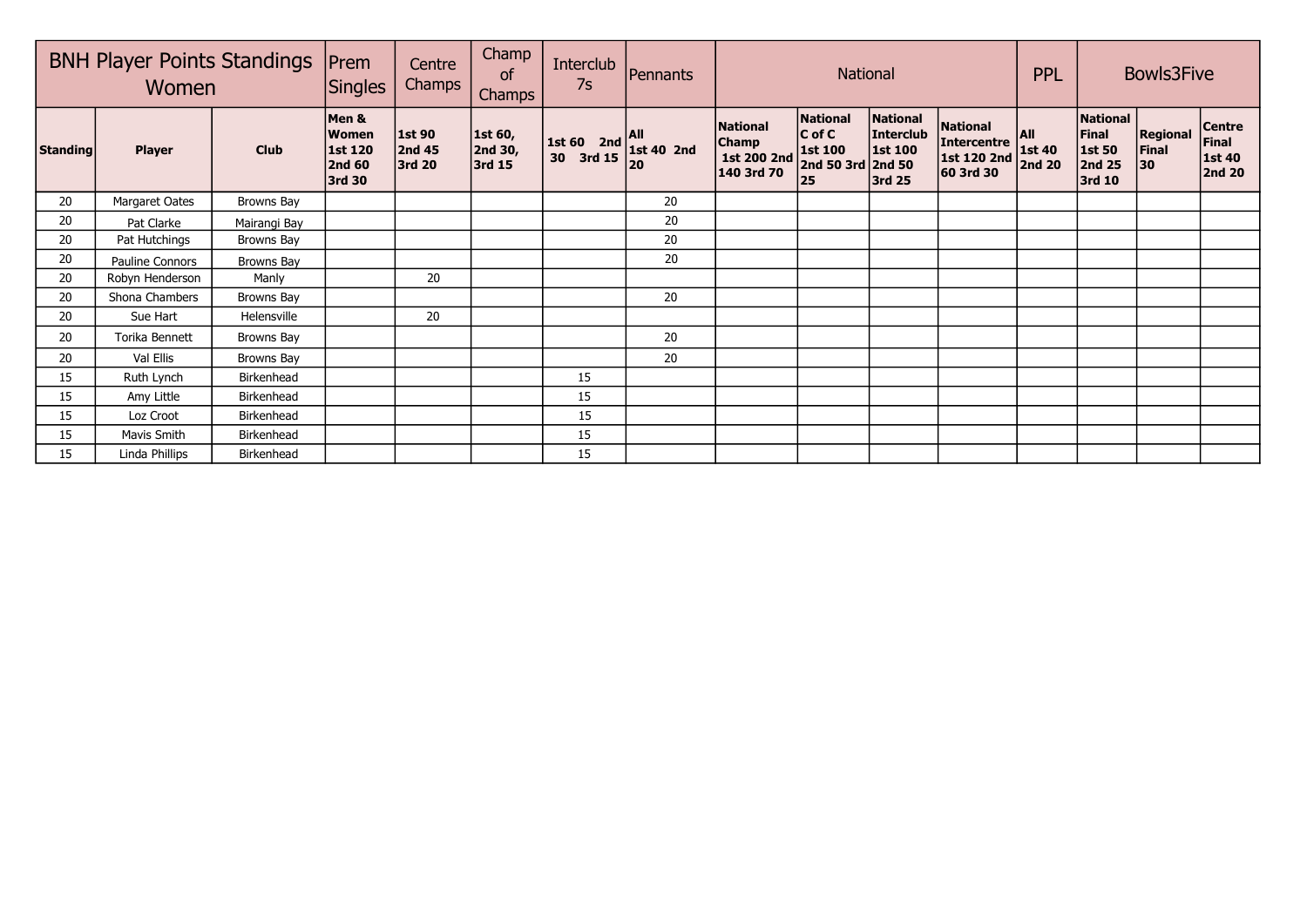|                 | <b>BNH Player Points Standings</b><br>Men |                   |                                                   | Centre<br>Champs                  | Champ<br>of<br>Champs        | Interclub<br>7s         | Pennants                  |                                                                        |                                                       | National                                                     |                                                            | <b>PPL</b>              | <b>Bowls3Five</b>                               |                                |                                            |
|-----------------|-------------------------------------------|-------------------|---------------------------------------------------|-----------------------------------|------------------------------|-------------------------|---------------------------|------------------------------------------------------------------------|-------------------------------------------------------|--------------------------------------------------------------|------------------------------------------------------------|-------------------------|-------------------------------------------------|--------------------------------|--------------------------------------------|
| <b>Standing</b> | <b>Player</b>                             | <b>Club</b>       | Men &<br><b>Women</b><br>1st 120 2nd<br>60 3rd 30 | 1st 90<br><b>2nd 45</b><br>3rd 20 | 1st 60,<br>2nd 30,<br>3rd 15 | 1st 60 2nd<br>30 3rd 15 | All<br>1st 40 $2nd$<br>20 | <b>National</b><br><b>Champ</b><br><b>1st 200</b><br>2nd 140 3rd<br>70 | <b>National</b><br>C of C<br>1st 100 2nd<br>50 3rd 25 | <b>National</b><br>Interclub<br>1st 100<br>2nd 50 3rd<br> 25 | <b>National</b><br>Intercentre<br>1st 120 2nd<br>60 3rd 30 | All<br>1st 40<br>2nd 20 | National<br>Final<br>1st 50<br>2nd 25<br>3rd 10 | <b>Regional</b><br>Final<br>30 | <b>Centre</b><br>Final 1st<br>40 2nd<br>20 |
| 195             | Brian Wilson                              | Browns Bay        |                                                   | 110                               |                              | 60                      |                           |                                                                        |                                                       | 25                                                           |                                                            |                         |                                                 |                                |                                            |
| 195             | Colin Rogan                               | Browns Bay        |                                                   | 110                               |                              | 60                      |                           |                                                                        |                                                       | 25                                                           |                                                            |                         |                                                 |                                |                                            |
| 180             | <b>Bart Robertson</b>                     | Helensville       |                                                   | 180                               |                              |                         |                           |                                                                        |                                                       |                                                              |                                                            |                         |                                                 |                                |                                            |
| 175             | John Walker                               | Browns Bay        |                                                   | 90                                |                              | 60                      |                           |                                                                        |                                                       | 25                                                           |                                                            |                         |                                                 |                                |                                            |
| 175             | Neil Fisher                               | Browns Bay        |                                                   | 90                                |                              | 60                      |                           |                                                                        |                                                       | 25                                                           |                                                            |                         |                                                 |                                |                                            |
| 160             | Bevan Smith                               | Takapuna          |                                                   |                                   |                              | $30\,$                  | 40                        | 70                                                                     |                                                       |                                                              |                                                            | 20                      |                                                 |                                |                                            |
| 140             | <b>Brett O'Riley</b>                      | Takapuna          |                                                   |                                   |                              | $30\,$                  | 40                        | 70                                                                     |                                                       |                                                              |                                                            |                         |                                                 |                                |                                            |
| 140             | Simon Poppleton                           | Takapuna          |                                                   |                                   |                              | 30                      | 40                        |                                                                        |                                                       |                                                              |                                                            |                         |                                                 | 30                             | 40                                         |
| 135             | Daymon Pierson                            | Birkenhead        |                                                   | 135                               |                              |                         |                           |                                                                        |                                                       |                                                              |                                                            |                         |                                                 |                                |                                            |
| 135             | <b>Trevor Forward</b>                     | Takapuna          |                                                   | 45                                |                              | 30                      | 40                        |                                                                        |                                                       |                                                              |                                                            | 20                      |                                                 |                                |                                            |
| 130             | <b>Ricky Howe</b>                         | Helensville       |                                                   | 90                                |                              |                         | 40                        |                                                                        |                                                       |                                                              |                                                            |                         |                                                 |                                |                                            |
| 110             | Graham Skellern                           | Takapuna          |                                                   | 20                                |                              | $30\,$                  | 40                        |                                                                        |                                                       |                                                              |                                                            | 20                      |                                                 |                                |                                            |
| 90              | Jerry Belcher                             | Takapuna          |                                                   |                                   |                              | 30                      | 40                        |                                                                        |                                                       |                                                              |                                                            | 20                      |                                                 |                                |                                            |
| 90              | Raymond Skogland                          | Takapuna          |                                                   |                                   |                              | 30                      | 40                        |                                                                        |                                                       |                                                              |                                                            | 20                      |                                                 |                                |                                            |
| 85              | Kylie Clark                               | Helensville       |                                                   | 45                                |                              |                         | 40                        |                                                                        |                                                       |                                                              |                                                            |                         |                                                 |                                |                                            |
| 85              | Dave McMurchy                             | <b>Browns Bay</b> |                                                   |                                   |                              | 60                      |                           |                                                                        |                                                       | 25                                                           |                                                            |                         |                                                 |                                |                                            |
| 85              | Jean Viljoen                              | <b>Browns Bay</b> |                                                   |                                   |                              | 60                      |                           |                                                                        |                                                       | 25                                                           |                                                            |                         |                                                 |                                |                                            |
| 85              | Lindsay Gilmore                           | <b>Browns Bay</b> |                                                   |                                   |                              | 60                      |                           |                                                                        |                                                       | 25                                                           |                                                            |                         |                                                 |                                |                                            |
| 75              | Jeremy Brosnan                            | Takapuna          |                                                   | 20                                |                              | 15                      | 40                        |                                                                        |                                                       |                                                              |                                                            |                         |                                                 |                                |                                            |
| 65              | Jimmy Heath                               | Birkenhead        |                                                   | 45                                |                              |                         | 20                        |                                                                        |                                                       |                                                              |                                                            |                         |                                                 |                                |                                            |
| 65              | <b>Randall Watkins</b>                    | Birkenhead        |                                                   | 45                                |                              |                         | $20\,$                    |                                                                        |                                                       |                                                              |                                                            |                         |                                                 |                                |                                            |
| 60              | <b>Martin Short</b>                       | Birkenhead        |                                                   |                                   |                              |                         | 20                        |                                                                        |                                                       |                                                              |                                                            | 40                      |                                                 |                                |                                            |
| 60              | Peter Nathan                              | Birkenhead        |                                                   |                                   |                              |                         | 20                        |                                                                        |                                                       |                                                              |                                                            | 40                      |                                                 |                                |                                            |
| 55              | Norman Scott-Morrison                     | Takapuna          |                                                   |                                   |                              | 15                      | 40                        |                                                                        |                                                       |                                                              |                                                            |                         |                                                 |                                |                                            |
| 45              | Duane McDonald                            | Riverhead         |                                                   | 45                                |                              |                         |                           |                                                                        |                                                       |                                                              |                                                            |                         |                                                 |                                |                                            |
| 45              | Jack Hurawai                              | Birkenhead        |                                                   | 45                                |                              |                         |                           |                                                                        |                                                       |                                                              |                                                            |                         |                                                 |                                |                                            |
| 45              | Steve Cox                                 | Riverhead         |                                                   | 45                                |                              |                         |                           |                                                                        |                                                       |                                                              |                                                            |                         |                                                 |                                |                                            |
| 40              | Francis Opie                              | Helensville       |                                                   |                                   |                              |                         | 40                        |                                                                        |                                                       |                                                              |                                                            |                         |                                                 |                                |                                            |
| 40              | Gary Wallace                              | Birkenhead        |                                                   |                                   |                              |                         |                           |                                                                        |                                                       |                                                              |                                                            | 40                      |                                                 |                                |                                            |
| 40              | George Coghill                            | Helensville       |                                                   |                                   |                              |                         | 40                        |                                                                        |                                                       |                                                              |                                                            |                         |                                                 |                                |                                            |
| 40              | Ian Little                                | Beach Haven       |                                                   |                                   |                              |                         | 40                        |                                                                        |                                                       |                                                              |                                                            |                         |                                                 |                                |                                            |
| 40              | Jimmy Dunn                                | Beach Haven       |                                                   |                                   |                              |                         | 40                        |                                                                        |                                                       |                                                              |                                                            |                         |                                                 |                                |                                            |
| 40              | Merv Malpas                               | Beach Haven       |                                                   |                                   |                              |                         | 40                        |                                                                        |                                                       |                                                              |                                                            |                         |                                                 |                                |                                            |
| 40              | Mick Moodie                               | Birkenhead        |                                                   |                                   |                              |                         |                           |                                                                        |                                                       |                                                              |                                                            | 40                      |                                                 |                                |                                            |
| 40              | Mo Pita                                   | Beach Haven       |                                                   |                                   |                              |                         | 40                        |                                                                        |                                                       |                                                              |                                                            |                         |                                                 |                                |                                            |
| 40              | Raymond Skoglund                          | Takapuna          |                                                   |                                   |                              |                         | 40                        |                                                                        |                                                       |                                                              |                                                            |                         |                                                 |                                |                                            |
| 40              | Roy Parker                                | Beach Haven       |                                                   |                                   |                              |                         | 40                        |                                                                        |                                                       |                                                              |                                                            |                         |                                                 |                                |                                            |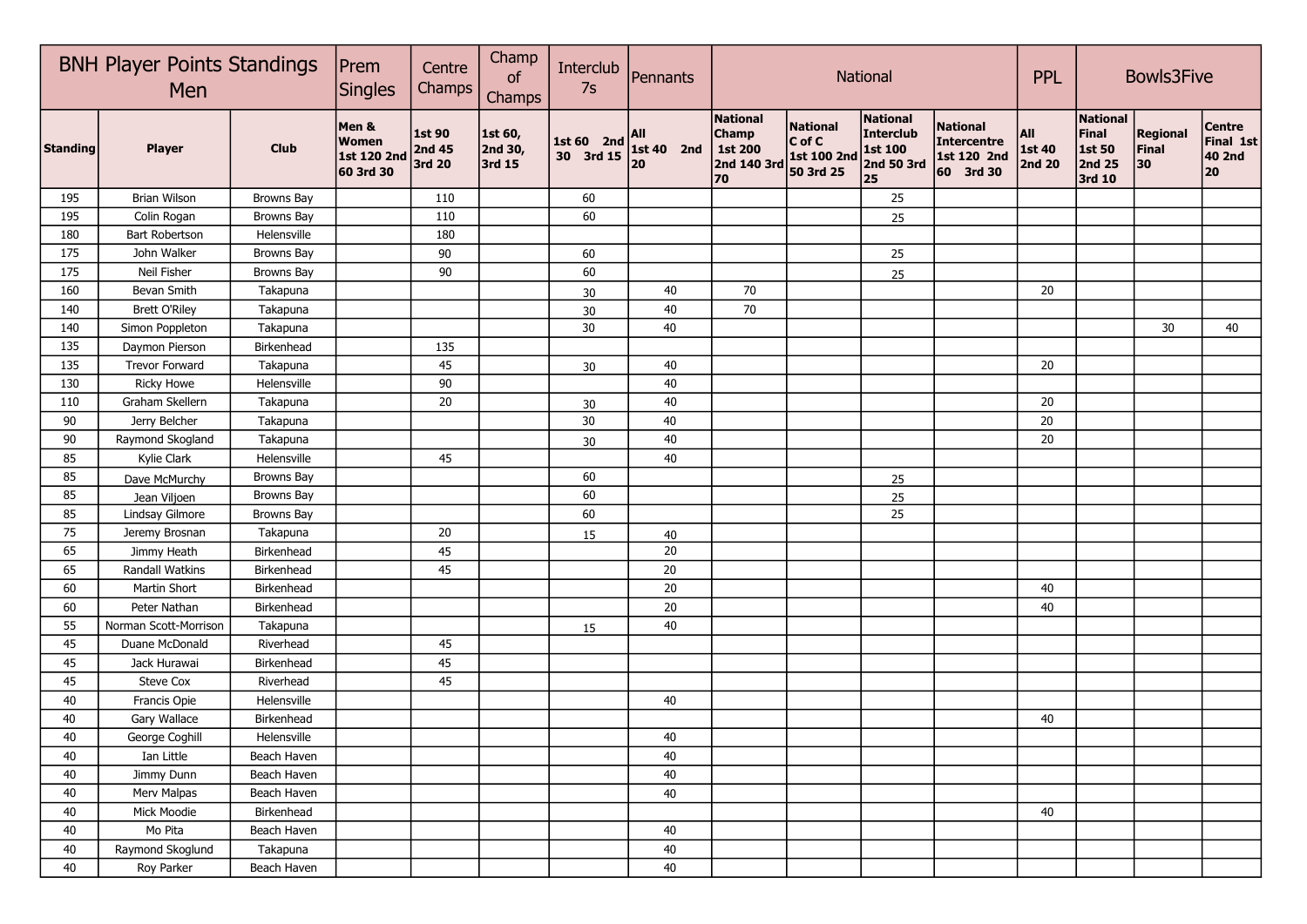|                 | <b>BNH Player Points Standings</b><br>Men |              |                                                   | Centre<br>Champs                  | Champ<br>of<br>Champs        | Interclub<br>7s         | Pennants                |                                                                        |                                                       | National                                                    |                                                                   | <b>PPL</b>                     | <b>Bowls3Five</b>                                      |                         |                                                   |
|-----------------|-------------------------------------------|--------------|---------------------------------------------------|-----------------------------------|------------------------------|-------------------------|-------------------------|------------------------------------------------------------------------|-------------------------------------------------------|-------------------------------------------------------------|-------------------------------------------------------------------|--------------------------------|--------------------------------------------------------|-------------------------|---------------------------------------------------|
| <b>Standing</b> | <b>Player</b>                             | <b>Club</b>  | Men &<br><b>Women</b><br>1st 120 2nd<br>60 3rd 30 | <b>1st 90</b><br>2nd 45<br>3rd 20 | 1st 60,<br>2nd 30,<br>3rd 15 | 1st 60 2nd<br>30 3rd 15 | All<br>1st 40 2nd<br>20 | <b>National</b><br><b>Champ</b><br><b>1st 200</b><br>2nd 140 3rd<br>70 | <b>National</b><br>C of C<br>1st 100 2nd<br>50 3rd 25 | <b>National</b><br>Interclub<br>1st 100<br>2nd 50 3rd<br>25 | <b>National</b><br><b>Intercentre</b><br>1st 120 2nd<br>60 3rd 30 | All<br><b>1st 40</b><br>2nd 20 | <b>National</b><br>Final<br>1st 50<br>2nd 25<br>3rd 10 | Regional<br>Final<br>30 | <b>Centre</b><br>Final 1st<br><b>40 2nd</b><br>20 |
| 40              | Steve Doolan                              | Beach Haven  |                                                   |                                   |                              |                         | 40                      |                                                                        |                                                       |                                                             |                                                                   |                                |                                                        |                         |                                                   |
| 35              | Dennis Hale                               | Takapuna     |                                                   | 20                                |                              | 15                      |                         |                                                                        |                                                       |                                                             |                                                                   |                                |                                                        |                         |                                                   |
| 35              | Mike Haggart                              | Northcote    |                                                   |                                   |                              | 15                      |                         |                                                                        |                                                       |                                                             |                                                                   |                                |                                                        |                         | 20                                                |
| 35              | Shaun Bayne                               | Northcote    |                                                   |                                   |                              | $\overline{15}$         |                         |                                                                        |                                                       |                                                             |                                                                   |                                |                                                        |                         | 20                                                |
| 20              | <b>Brian Rogers</b>                       | Mairangi Bay |                                                   | 20                                |                              |                         |                         |                                                                        |                                                       |                                                             |                                                                   |                                |                                                        |                         |                                                   |
| 20              | Derek Button                              | Orewa        |                                                   |                                   |                              |                         | 20                      |                                                                        |                                                       |                                                             |                                                                   |                                |                                                        |                         |                                                   |
| 20              | Evan Thomas                               | Birkenhead   |                                                   |                                   |                              |                         | $\overline{20}$         |                                                                        |                                                       |                                                             |                                                                   |                                |                                                        |                         |                                                   |
| 20              | Graham Dorreen                            | Takapuna     |                                                   | 20                                |                              |                         |                         |                                                                        |                                                       |                                                             |                                                                   |                                |                                                        |                         |                                                   |
| 20              | Ian Coombe                                | Mairangi Bay |                                                   | 20                                |                              |                         |                         |                                                                        |                                                       |                                                             |                                                                   |                                |                                                        |                         |                                                   |
| $20\,$          | John Hindmarch                            | Birkenhead   |                                                   |                                   |                              |                         | $20\,$                  |                                                                        |                                                       |                                                             |                                                                   |                                |                                                        |                         |                                                   |
| 20              | John Janssen                              | Takapuna     |                                                   | 20                                |                              |                         |                         |                                                                        |                                                       |                                                             |                                                                   |                                |                                                        |                         |                                                   |
| 20              | John Valentine                            | Mairangi Bay |                                                   | 20                                |                              |                         |                         |                                                                        |                                                       |                                                             |                                                                   |                                |                                                        |                         |                                                   |
| 20              | Les Bolton                                | Mairangi Bay |                                                   |                                   |                              |                         | 20                      |                                                                        |                                                       |                                                             |                                                                   |                                |                                                        |                         |                                                   |
| 20              | Lionel Drew                               | Birkenhead   |                                                   | 20                                |                              |                         |                         |                                                                        |                                                       |                                                             |                                                                   |                                |                                                        |                         |                                                   |
| 20              | Mark Rumble                               | Birkenhead   |                                                   |                                   |                              |                         | $20\,$                  |                                                                        |                                                       |                                                             |                                                                   |                                |                                                        |                         |                                                   |
| 20              | Marty Martinego                           | Takapuna     |                                                   | 20                                |                              |                         |                         |                                                                        |                                                       |                                                             |                                                                   |                                |                                                        |                         |                                                   |
| 20              | Michael Cartwright                        | Birkenhead   |                                                   |                                   |                              |                         | $20\,$                  |                                                                        |                                                       |                                                             |                                                                   |                                |                                                        |                         |                                                   |
| 20              | <b>Nigel Drew</b>                         | Birkenhead   |                                                   |                                   |                              |                         | 20                      |                                                                        |                                                       |                                                             |                                                                   |                                |                                                        |                         |                                                   |
| 20              | Pat Clarke                                | Mairangi Bay |                                                   |                                   |                              |                         | $20\,$                  |                                                                        |                                                       |                                                             |                                                                   |                                |                                                        |                         |                                                   |
| 20              | Phil Chisholm                             | Mairangi Bay |                                                   | 20                                |                              |                         |                         |                                                                        |                                                       |                                                             |                                                                   |                                |                                                        |                         |                                                   |
| $20\,$          | Ron Murdoch                               | Orewa        |                                                   |                                   |                              |                         | $20\,$                  |                                                                        |                                                       |                                                             |                                                                   |                                |                                                        |                         |                                                   |
| 20              | Ross Higginson                            | Orewa        |                                                   | 20                                |                              |                         |                         |                                                                        |                                                       |                                                             |                                                                   |                                |                                                        |                         |                                                   |
| 20              | <b>Steve McGregor</b>                     | Mairangi Bay |                                                   |                                   |                              |                         | $20\,$                  |                                                                        |                                                       |                                                             |                                                                   |                                |                                                        |                         |                                                   |
| 20              | Stewart Macdonald                         | Warkworth    |                                                   | 20                                |                              |                         |                         |                                                                        |                                                       |                                                             |                                                                   |                                |                                                        |                         |                                                   |
| 20              | Ted Jackett                               | Orewa        |                                                   |                                   |                              |                         | 20                      |                                                                        |                                                       |                                                             |                                                                   |                                |                                                        |                         |                                                   |
| 15              | Alan Symes                                | Northcote    |                                                   |                                   |                              | 15                      |                         |                                                                        |                                                       |                                                             |                                                                   |                                |                                                        |                         |                                                   |
| 15              | <b>Brent Malcolm</b>                      | Northcote    |                                                   |                                   |                              | 15                      |                         |                                                                        |                                                       |                                                             |                                                                   |                                |                                                        |                         |                                                   |
| 15              | Chris Taylor                              | Takapuna     |                                                   |                                   |                              | $15$                    |                         |                                                                        |                                                       |                                                             |                                                                   |                                |                                                        |                         |                                                   |
| 15              | Gordon Jenkins                            | Takapuna     |                                                   |                                   |                              | $\overline{15}$         |                         |                                                                        |                                                       |                                                             |                                                                   |                                |                                                        |                         |                                                   |
| 15              | Greg Newby                                | Northcote    |                                                   |                                   |                              | $\overline{15}$         |                         |                                                                        |                                                       |                                                             |                                                                   |                                |                                                        |                         |                                                   |
| 15              | Greg Taylor                               | Northcote    |                                                   |                                   |                              | 15                      |                         |                                                                        |                                                       |                                                             |                                                                   |                                |                                                        |                         |                                                   |
| 15              | Ian Hardy                                 | Takapuna     |                                                   |                                   |                              | 15                      |                         |                                                                        |                                                       |                                                             |                                                                   |                                |                                                        |                         |                                                   |
| 15              | T Parker                                  | Takapuna     |                                                   |                                   |                              | 15                      |                         |                                                                        |                                                       |                                                             |                                                                   |                                |                                                        |                         |                                                   |
| 15              | Tom Edwards                               | Northcote    |                                                   |                                   |                              | 15                      |                         |                                                                        |                                                       |                                                             |                                                                   |                                |                                                        |                         |                                                   |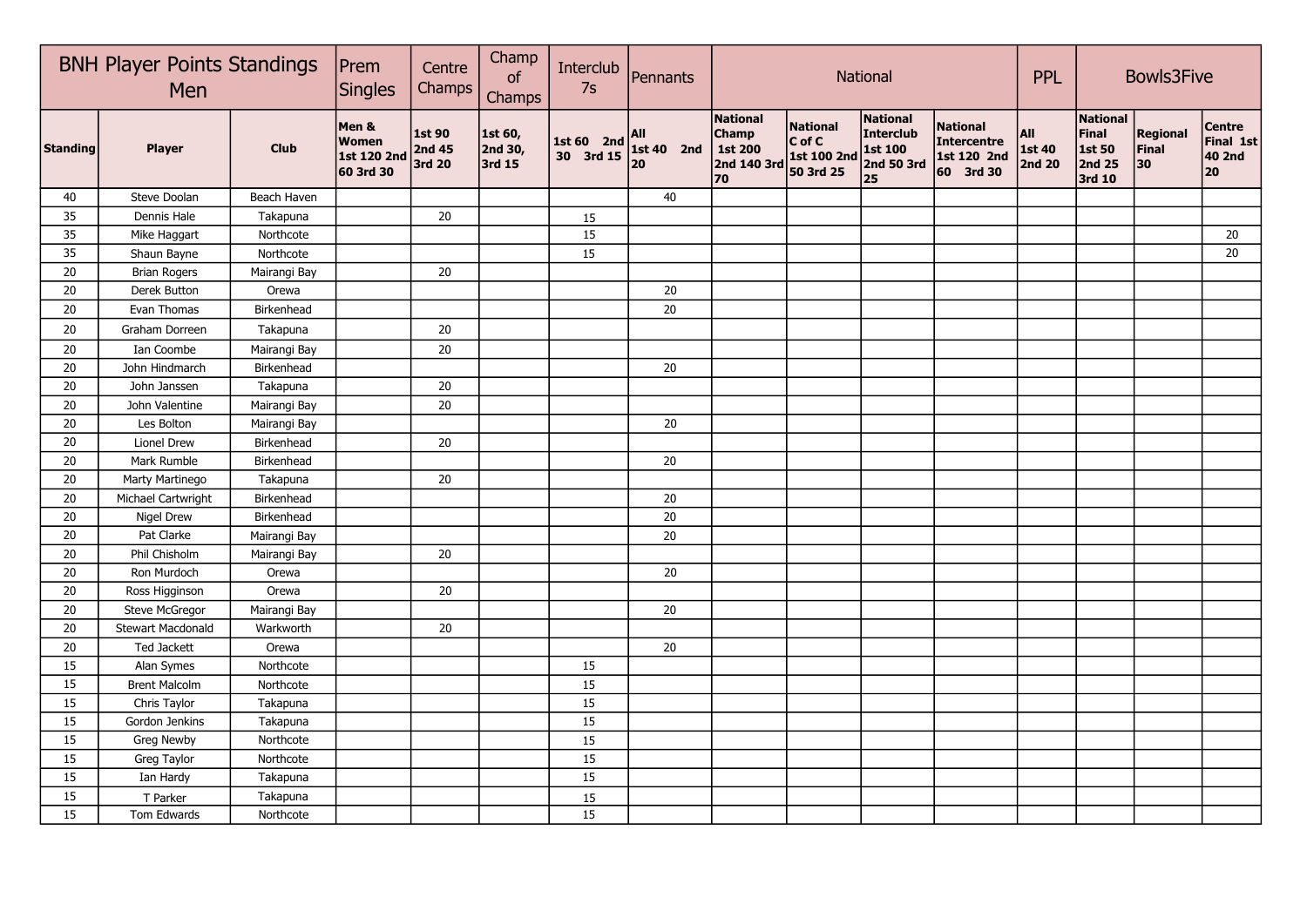| <b>BNH Player Points Standings</b><br>1-5 Women |                |                          | Prem<br><b>Singles</b>                               |                            | Centre<br>Champs                                   | Champ of<br>Champs           |                                             | Interclub 7s                      |                                      | Pennants                       |                                                              |                                                                            | PPL                                                         | <b>Bowls3Five</b>                                             |                                |                                                 |                                          |                                            |
|-------------------------------------------------|----------------|--------------------------|------------------------------------------------------|----------------------------|----------------------------------------------------|------------------------------|---------------------------------------------|-----------------------------------|--------------------------------------|--------------------------------|--------------------------------------------------------------|----------------------------------------------------------------------------|-------------------------------------------------------------|---------------------------------------------------------------|--------------------------------|-------------------------------------------------|------------------------------------------|--------------------------------------------|
| <b>Standing</b>                                 | <b>Player</b>  | <b>Club</b>              | Men &<br>Women<br>1st 120<br><b>2nd 60</b><br>3rd 30 | 1st 90<br>2nd 45<br>3rd 20 | <b>Junior</b><br><b>1st 90</b><br>2nd 45<br>3rd 20 | 1st 60,<br>2nd 30,<br>3rd 15 | <b>Junior</b><br>1st 30<br>2nd 15<br>3rd 10 | <b>1st 60</b><br>2nd 30<br>3rd 15 | Junior<br>1st 30<br>2nd 15<br>3rd 10 | <b>AII</b><br>1st 40 2nd<br>20 | <b>National</b><br><b>Champ</b><br>1st 200 2nd<br>140 3rd 70 | <b>National</b><br>$C$ of $C$<br><b>1st 100</b><br><b>2nd 50</b><br>3rd 25 | National<br>Interclub<br><b>1st 100</b><br>2nd 50 3rd<br>25 | <b>National</b><br>Intercentre<br>1st 120 2nd<br>3rd 30<br>60 | All<br>1st 40<br><b>2nd 20</b> | National<br>Final<br>1st 50<br>2nd 25<br>3rd 10 | <b>Regional</b><br>Final<br>$ 30\rangle$ | <b>Centre</b><br>Final 1st<br>40 2nd<br>20 |
| 145                                             | Michelle Kean  | Orewa                    |                                                      | 90                         |                                                    |                              |                                             | 15                                |                                      | 40                             |                                                              |                                                                            |                                                             |                                                               |                                |                                                 |                                          |                                            |
| 60                                              | Sharon Parker  | Helensville              |                                                      | 20                         |                                                    |                              |                                             |                                   |                                      | 40                             |                                                              |                                                                            |                                                             |                                                               |                                |                                                 |                                          |                                            |
| 55                                              | Millie Nathan  | Birkenhead               |                                                      |                            |                                                    |                              |                                             | 15                                |                                      |                                |                                                              |                                                                            |                                                             |                                                               | 40                             |                                                 |                                          |                                            |
| 50                                              | Kathy Stevens  | Manly                    |                                                      | 20                         |                                                    |                              |                                             |                                   | 30                                   |                                |                                                              |                                                                            |                                                             |                                                               |                                |                                                 |                                          |                                            |
| 30                                              | Gaye Horne     | Mairangi Bay             |                                                      |                            |                                                    |                              |                                             | 30                                |                                      |                                |                                                              |                                                                            |                                                             |                                                               |                                |                                                 |                                          |                                            |
| 30                                              | Huia Eru       | Manly                    |                                                      |                            |                                                    |                              |                                             |                                   | 30                                   |                                |                                                              |                                                                            |                                                             |                                                               |                                |                                                 |                                          |                                            |
| 120                                             | Joy Watkinson  | Milford /Mairangi<br>Bav |                                                      |                            | 90                                                 |                              |                                             | 30                                |                                      |                                |                                                              |                                                                            |                                                             |                                                               |                                |                                                 |                                          |                                            |
| 30                                              | Sandy Wilson   | Manly                    |                                                      |                            |                                                    |                              |                                             |                                   | 30                                   |                                |                                                              |                                                                            |                                                             |                                                               |                                |                                                 |                                          |                                            |
| 15                                              | Irene Costello | Takapuna                 |                                                      |                            |                                                    |                              |                                             |                                   | 15                                   |                                |                                                              |                                                                            |                                                             |                                                               |                                |                                                 |                                          |                                            |
| 15                                              | Jan Calcott    | Takapuna                 |                                                      |                            |                                                    |                              |                                             |                                   | 15                                   |                                |                                                              |                                                                            |                                                             |                                                               |                                |                                                 |                                          |                                            |
| 105                                             | Skye Renes     | Takapuna                 |                                                      |                            | 90                                                 |                              |                                             |                                   | 15                                   |                                |                                                              |                                                                            |                                                             |                                                               |                                |                                                 |                                          |                                            |
| 10                                              | Jill Green     | Orewa                    |                                                      |                            |                                                    |                              |                                             |                                   | 10                                   |                                |                                                              |                                                                            |                                                             |                                                               |                                |                                                 |                                          |                                            |
| 10                                              | Judy Fisher    | Mahurangi East           |                                                      |                            |                                                    |                              |                                             |                                   | 10                                   |                                |                                                              |                                                                            |                                                             |                                                               |                                |                                                 |                                          |                                            |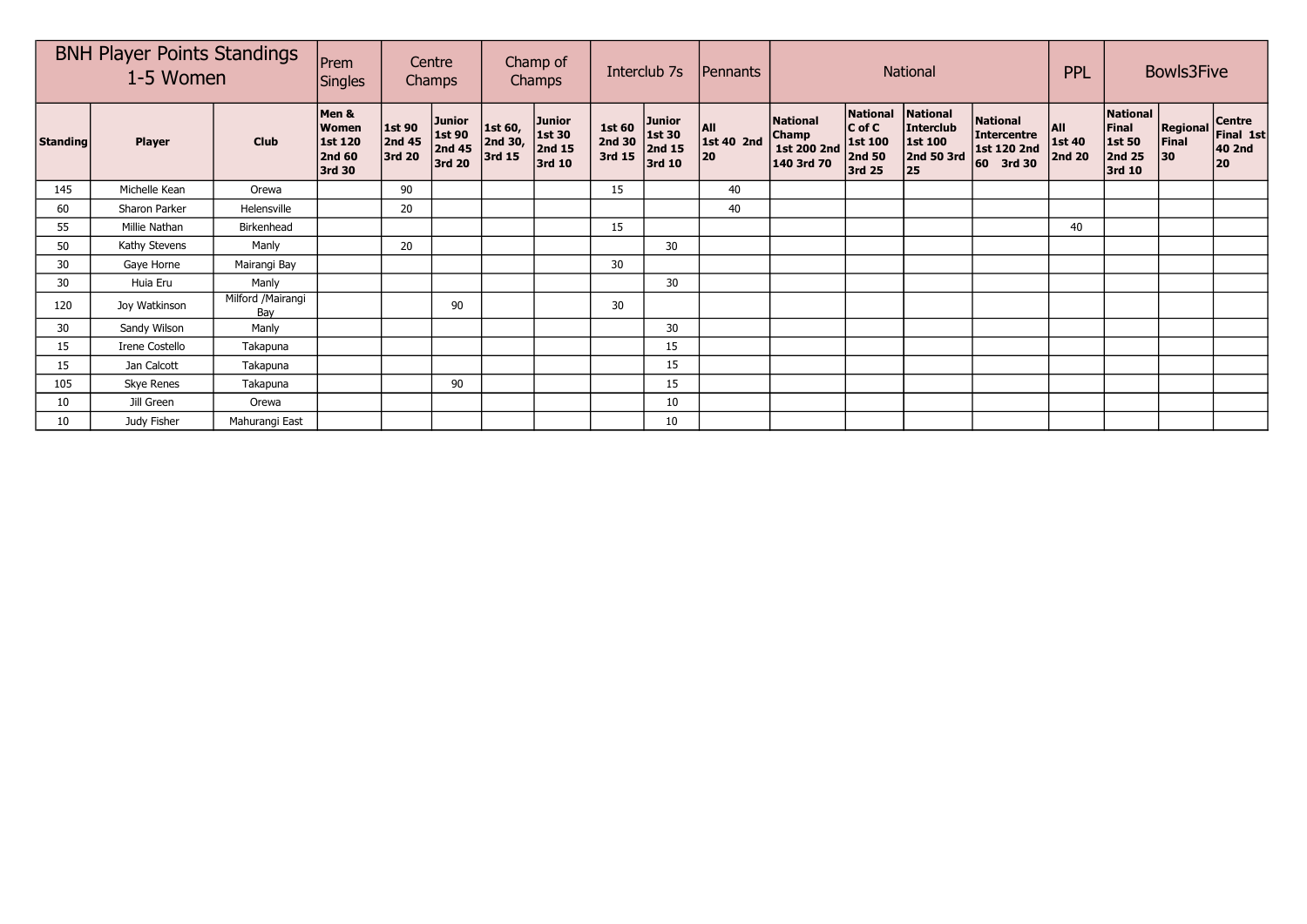|                 | <b>BNH Player Points Standings 1</b> Prem<br>5 Men |                |                                                                    | <b>Centre Champs</b>       |                                                    | Champ of<br>Champs                                                                            |                                                    | Interclub 7s                        |                                             | Pennants                  |                                                          |                                                                       | National                                                                         |                                                                   | <b>PPL</b>                     | Bowls3Five                                          |                                |                                            |
|-----------------|----------------------------------------------------|----------------|--------------------------------------------------------------------|----------------------------|----------------------------------------------------|-----------------------------------------------------------------------------------------------|----------------------------------------------------|-------------------------------------|---------------------------------------------|---------------------------|----------------------------------------------------------|-----------------------------------------------------------------------|----------------------------------------------------------------------------------|-------------------------------------------------------------------|--------------------------------|-----------------------------------------------------|--------------------------------|--------------------------------------------|
| <b>Standing</b> | <b>Player</b>                                      | <b>Club</b>    | Men &<br><b>Women</b><br><b>1st 120</b><br><b>2nd 60</b><br>3rd 30 | 1st 90<br>2nd 45<br>3rd 20 | <b>Junior</b><br>1st 90<br><b>2nd 45</b><br>3rd 20 | 1st 60,<br>$\left  \begin{smallmatrix} 2 \text{nd} \ 30, \end{smallmatrix} \right $<br>3rd 15 | <b>Junior</b><br><b>1st 30</b><br>2nd 15<br>3rd 10 | <b>1st 90</b><br>2nd $45$<br>3rd 20 | <b>Junior</b><br>1st 30<br>2nd 15<br>3rd 10 | All  <br>1st 40<br>2nd 20 | National<br><b>Champ</b><br>1st 200<br>2nd 140<br>3rd 70 | <b>National</b><br>$ C \text{ of } C $<br>1st 100<br>2nd 50<br>3rd 25 | <b>National</b><br><b>Interclub</b><br><b>1st 100</b><br><b>2nd 50</b><br>3rd 25 | <b>National</b><br><b>Intercentre</b><br>1st 120 2nd<br>60 3rd 30 | <b>PPL</b><br>1st 40<br>2nd 20 | <b>National</b><br>Final 1st<br>50 2nd 25<br>3rd 10 | <b>Regional</b><br>Final<br>30 | <b>Centre</b><br>Final 1st<br>40 2nd<br>20 |
| 55              | Matt Higginson                                     | Orewa          |                                                                    | 20                         |                                                    |                                                                                               | 15                                                 |                                     |                                             | 20                        |                                                          |                                                                       |                                                                                  |                                                                   |                                |                                                     |                                |                                            |
| 40              | Chad Nathan                                        | Birkenhead     |                                                                    |                            |                                                    |                                                                                               |                                                    |                                     |                                             |                           |                                                          |                                                                       |                                                                                  |                                                                   | 40                             |                                                     |                                |                                            |
| 35              | Laurie Kean                                        | Orewa          |                                                                    |                            |                                                    |                                                                                               | 15                                                 |                                     |                                             | 20                        |                                                          |                                                                       |                                                                                  |                                                                   |                                |                                                     |                                |                                            |
| 30              | Andy Dorrance                                      | Manly          |                                                                    |                            |                                                    |                                                                                               |                                                    |                                     | 30                                          |                           |                                                          |                                                                       |                                                                                  |                                                                   |                                |                                                     |                                |                                            |
| 30              | Colin Love                                         | Manly          |                                                                    |                            |                                                    |                                                                                               |                                                    |                                     | 30                                          |                           |                                                          |                                                                       |                                                                                  |                                                                   |                                |                                                     |                                |                                            |
| 30              | Keith Benton                                       | Manly          |                                                                    |                            |                                                    |                                                                                               |                                                    |                                     | 30                                          |                           |                                                          |                                                                       |                                                                                  |                                                                   |                                |                                                     |                                |                                            |
| 20              | David Batchelor                                    | Orewa          |                                                                    |                            |                                                    |                                                                                               |                                                    |                                     |                                             | 20                        |                                                          |                                                                       |                                                                                  |                                                                   |                                |                                                     |                                |                                            |
| 20              | Scott Wilson                                       | Warkworth      |                                                                    | 20                         |                                                    |                                                                                               |                                                    |                                     |                                             |                           |                                                          |                                                                       |                                                                                  |                                                                   |                                |                                                     |                                |                                            |
| 15              | Derek Brien                                        | Takapuna       |                                                                    |                            |                                                    |                                                                                               |                                                    |                                     | 15                                          |                           |                                                          |                                                                       |                                                                                  |                                                                   |                                |                                                     |                                |                                            |
| 15              | Graeme Blackmore                                   | Takapuna       |                                                                    |                            |                                                    |                                                                                               |                                                    |                                     | 15                                          |                           |                                                          |                                                                       |                                                                                  |                                                                   |                                |                                                     |                                |                                            |
| 15              | Keith Stevens                                      | Takapuna       |                                                                    |                            |                                                    |                                                                                               |                                                    |                                     | 15                                          |                           |                                                          |                                                                       |                                                                                  |                                                                   |                                |                                                     |                                |                                            |
| 10              | Allan McQuoid                                      | Orewa          |                                                                    |                            |                                                    |                                                                                               | 10 <sup>1</sup>                                    |                                     |                                             |                           |                                                          |                                                                       |                                                                                  |                                                                   |                                |                                                     |                                |                                            |
| 10              | <b>Brian Munce</b>                                 | Orewa          |                                                                    |                            |                                                    |                                                                                               |                                                    |                                     | 10                                          |                           |                                                          |                                                                       |                                                                                  |                                                                   |                                |                                                     |                                |                                            |
| 10              | David Carr                                         | Mahurangi East |                                                                    |                            |                                                    |                                                                                               |                                                    |                                     | 10                                          |                           |                                                          |                                                                       |                                                                                  |                                                                   |                                |                                                     |                                |                                            |
| 10              | Jack Smith                                         | Orewa          |                                                                    |                            |                                                    |                                                                                               |                                                    |                                     | 10                                          |                           |                                                          |                                                                       |                                                                                  |                                                                   |                                |                                                     |                                |                                            |
| 10              | John Robinson                                      | Orewa          |                                                                    |                            |                                                    |                                                                                               |                                                    |                                     | 10                                          |                           |                                                          |                                                                       |                                                                                  |                                                                   |                                |                                                     |                                |                                            |
| 10 <sup>°</sup> | Kevin Sadgrove                                     | Mahurangi East |                                                                    |                            |                                                    |                                                                                               |                                                    |                                     | 10                                          |                           |                                                          |                                                                       |                                                                                  |                                                                   |                                |                                                     |                                |                                            |
| 10              | Lindsay Crocker                                    | Mahurangi East |                                                                    |                            |                                                    |                                                                                               |                                                    |                                     | 10                                          |                           |                                                          |                                                                       |                                                                                  |                                                                   |                                |                                                     |                                |                                            |
| 10              | Paul Daniels                                       | Orewa          |                                                                    |                            |                                                    |                                                                                               |                                                    |                                     | 10                                          |                           |                                                          |                                                                       |                                                                                  |                                                                   |                                |                                                     |                                |                                            |
| 10              | Ross Ruddell                                       | Mahurangi East |                                                                    |                            |                                                    |                                                                                               |                                                    |                                     | 10                                          |                           |                                                          |                                                                       |                                                                                  |                                                                   |                                |                                                     |                                |                                            |
| 10              | <b>Terence Cox</b>                                 | Orewa          |                                                                    |                            |                                                    |                                                                                               |                                                    |                                     | 10                                          |                           |                                                          |                                                                       |                                                                                  |                                                                   |                                |                                                     |                                |                                            |
| 10              | Tony Broughton                                     | Mahurangi East |                                                                    |                            |                                                    |                                                                                               |                                                    |                                     | 10                                          |                           |                                                          |                                                                       |                                                                                  |                                                                   |                                |                                                     |                                |                                            |
| 10              | Wayne Harris                                       | Orewa          |                                                                    |                            |                                                    |                                                                                               | 10                                                 |                                     |                                             |                           |                                                          |                                                                       |                                                                                  |                                                                   |                                |                                                     |                                |                                            |
| 10              | Zaylin Ross                                        | Riverhead      |                                                                    |                            |                                                    |                                                                                               | 10 <sup>1</sup>                                    |                                     |                                             |                           |                                                          |                                                                       |                                                                                  |                                                                   |                                |                                                     |                                |                                            |